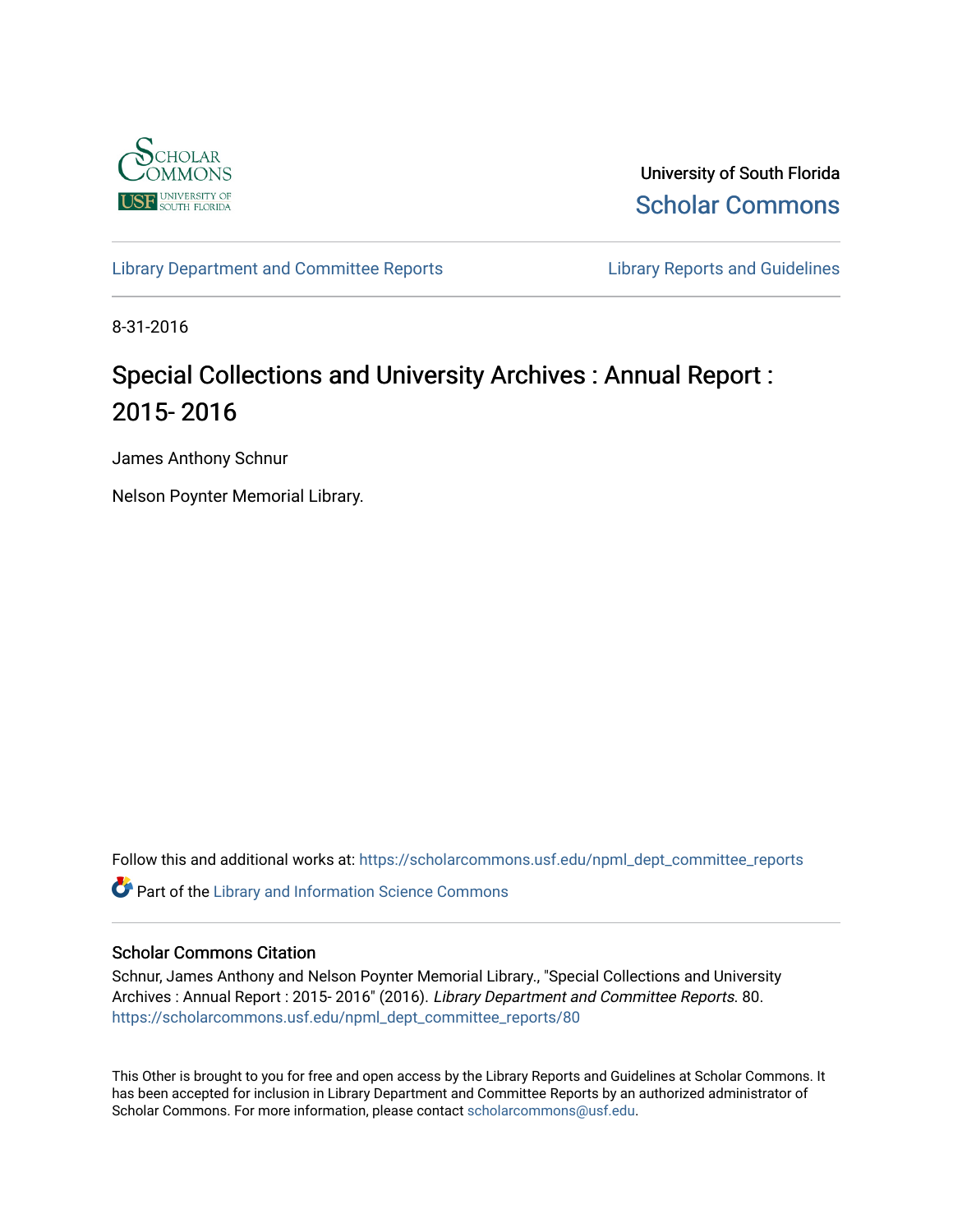# **Special Collections and University Archives Annual Report**

**July 1, 2015 – June 30, 2016**

University of South Florida St. Petersburg

*Compiled by James Anthony Schnur*

August 2016

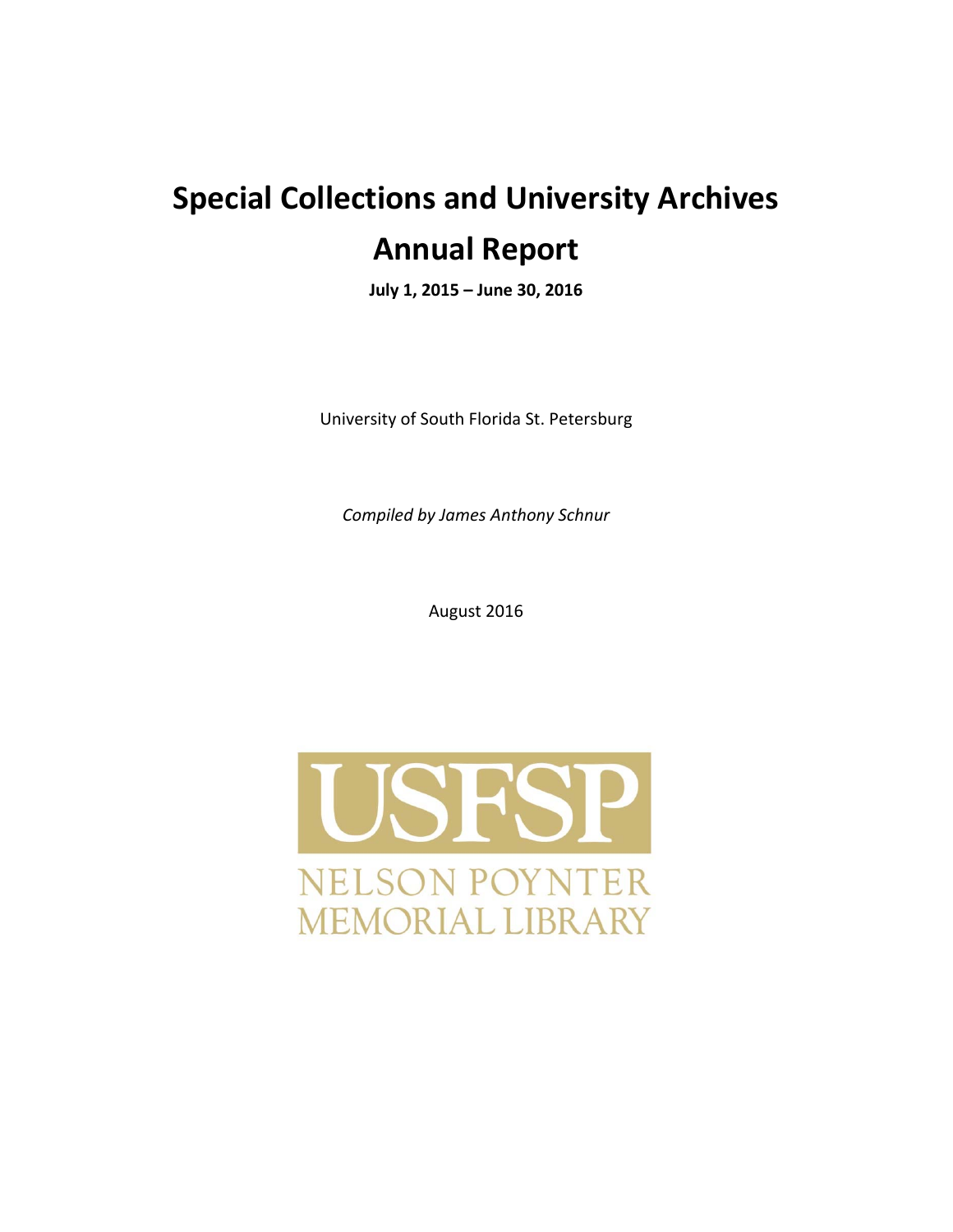|                                                                                                                                | 2015/16 | 2014/15 | 2013/14 | 2012/13 | 2011/12 | 2010/11 |
|--------------------------------------------------------------------------------------------------------------------------------|---------|---------|---------|---------|---------|---------|
| <b>Total Number of Requests for</b><br><b>Research Assistance and Access to</b><br><b>Collections</b>                          | 782     | 739     | 710     | 646     | 557     | 495     |
| <b>Total Number Research Requests</b><br>(20 minutes or more)                                                                  | 616     | 609     | 573     | 483     | 425     | 390     |
| <b>Research Requests by USFSP and</b><br>USF System Students, Faculty,<br><b>Staff, and Affiliates (20 minutes or</b><br>more) | 265     | 318     | 333     | 304     | 303     | 295     |
| <b>Research Requests Other</b><br><b>Academics and Community (20</b><br>minutes or more)                                       | 351     | 291     | 240     | 179     | 122     | 95      |
| <b>Total Special and Archival</b><br><b>Collections</b> (in Linear feet)                                                       | 1346.23 | 1271.90 | 1238.55 | 1274.15 | 1179.93 | 1096.86 |
| <b>USFSP Digital Archive Items</b><br><b>Archived</b>                                                                          | 2887    | 4179    | 2970    | 2134    | 3783    | 448     |

#### **Statistical Snapshot: Patrons Using the Collections**

#### **Department Overview**

Special Collections and University Archives (SCUA) operates as a distinct unit within the Nelson Poynter Memorial Library at USF St. Petersburg. Materials include special collections (Floridiana, rare books, personal papers, and manuscript collections) as well as the institutional archives of USFSP. SCUA is staffed by Jim Schnur, University Librarian. Approximately 60‐65% of Schnur's assigned time is in the management of services and collections in SCUA. The department also benefited from the following fieldwork students who volunteered their time in 2015‐2016: Jim Clark (fall 2015) and Phillip Sroka (summer 2016).

The following pages list significant departmental accomplishments in serving patrons with the collections preserved in SCUA, as well as an overview of the scope and extent of the collections within this area of the library. The personal accomplishments of the Special Collections librarian are included to illustrate service, research, and outreach activities during the fiscal year.

For a detailed breakdown of the types of information requested by patrons requiring substantial research assistance (i.e., biographical sources, historical sources, marine science/ichthyology sources, etc.), see Appendix 5. For a detailed breakdown of the types of sources SCUA staff consulted to assist patrons with their research, see Appendix 6.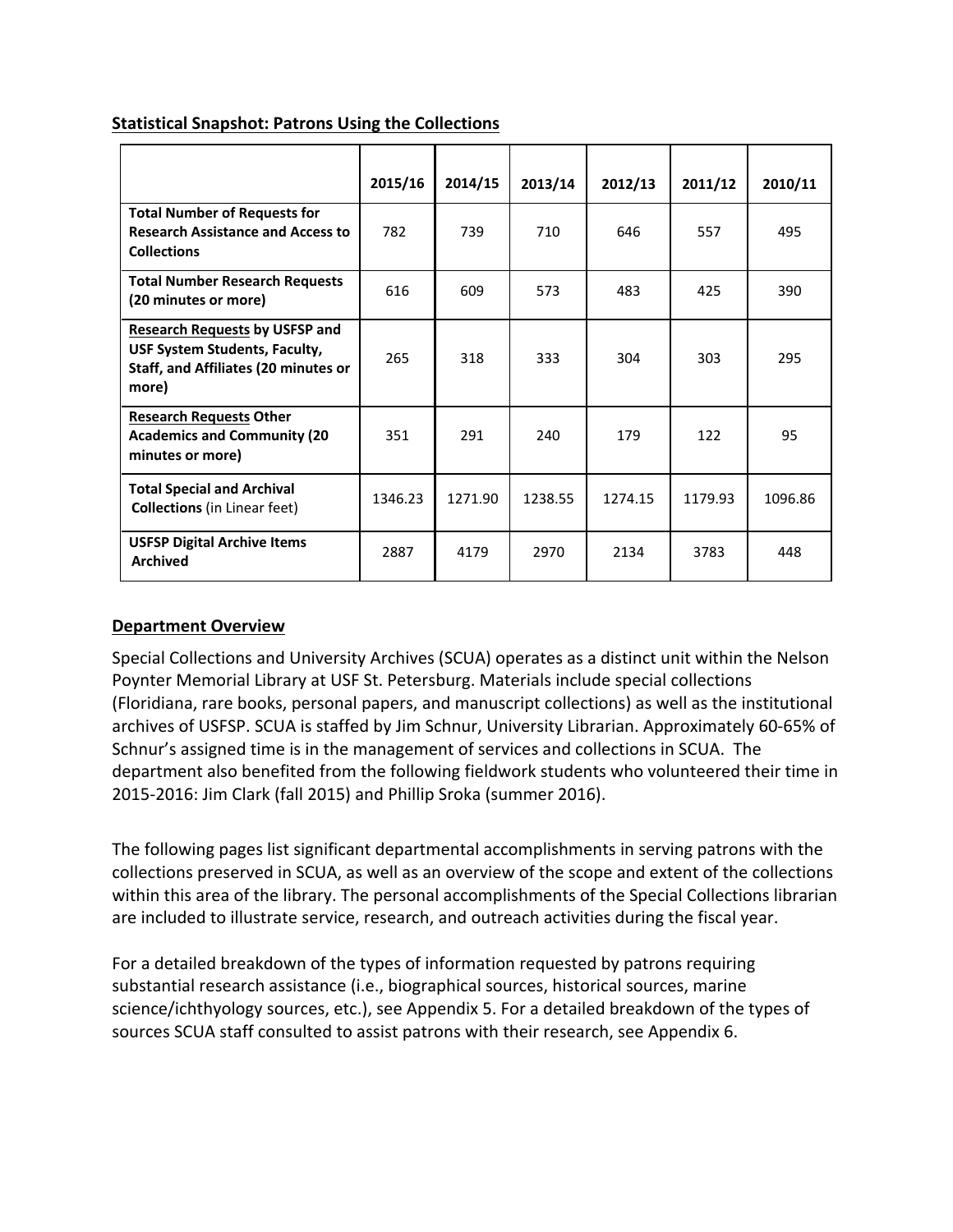#### **Significant Departmental Accomplishments in 2015‐2016:**

### **Patron Highlights:**

Notable trends from the data collected include the following points of interest:

|                                                                                             | 2015/16 | 2014/15 | 2013/14 | 2012/13 | 2011/12 | 2010/11 |
|---------------------------------------------------------------------------------------------|---------|---------|---------|---------|---------|---------|
| <b>Total Number of Requests for Research</b><br><b>Assistance and Access to Collections</b> | 782     | 739     | 710     | 646     | 557     | 495     |
| <b>Total Number Research Requests (20</b><br>minutes or more)                               | 616     | 609     | 573     | 483     | 425     | 390     |
| <b>Research Requests by USFSP, USF</b><br>System, and Affiliates (20 minutes or<br>more)    | 265     | 318     | 333     | 304     | 303     | 295     |
| <b>Research Requests Other Academics</b><br>and Community (20 minutes or more)              | 351     | 291     | 240     | 179     | 122     | 95      |
| In Person Patron Access and Research<br><b>Request Visits</b>                               | 409     | 429     | 409     | 446     | 423     | 343     |
| <b>Patron Research Request Visits</b><br><b>Requiring no visit to NPML</b>                  | 373     | 310     | 301     | 200     | 134     | 152     |

#### **Special Collections and Archives Highlights:**

Notable trends from the data collected include the following points of interest:

|                                                                               | 2015/16 | 2014/15 | 2013/14 | 2012/13 | 2011/12 | 2010/11 | 5 Yr Change |
|-------------------------------------------------------------------------------|---------|---------|---------|---------|---------|---------|-------------|
| <b>Cataloged Manuscript and Archival</b><br><b>Collections</b> (linear ft.)   | 617.81  | 574.30  | 550.25  | 523.05  | 511.38  | 492.05  | 16.72%      |
| <b>Unprocessed Manuscript and</b><br><b>Archival Collections (linear ft.)</b> | 121.20  | 99.60   | 86.60   | 140.75  | 131.60  | 84.21   | 18.26%      |
| Cataloged Books, Serials, and<br><b>Monographs</b> (linear ft.)               | 546.62  | 556.20  | 535.45  | 529.85  | 512.45  | 503.10  | 10.55%      |
| Un-cataloged Books, Serials, and<br><b>Monographs</b> (linear ft.)            | 60.60   | 41.80   | 64.25   | 80.50   | 24.50   | 17.50   | 238.57%     |
| <b>Total Special and Archival Collections</b><br>(linear ft.)                 | 1346.23 | 1271.90 | 1238.55 | 1274.15 | 1179.93 | 1096.86 | 15.96%      |
| <b>Total All Collections for IPEDS (linear</b><br>ft.)                        | 1175.70 | 1101.05 | 1052.75 | 1030.21 | 1004.75 | 859.36  | 28.12%      |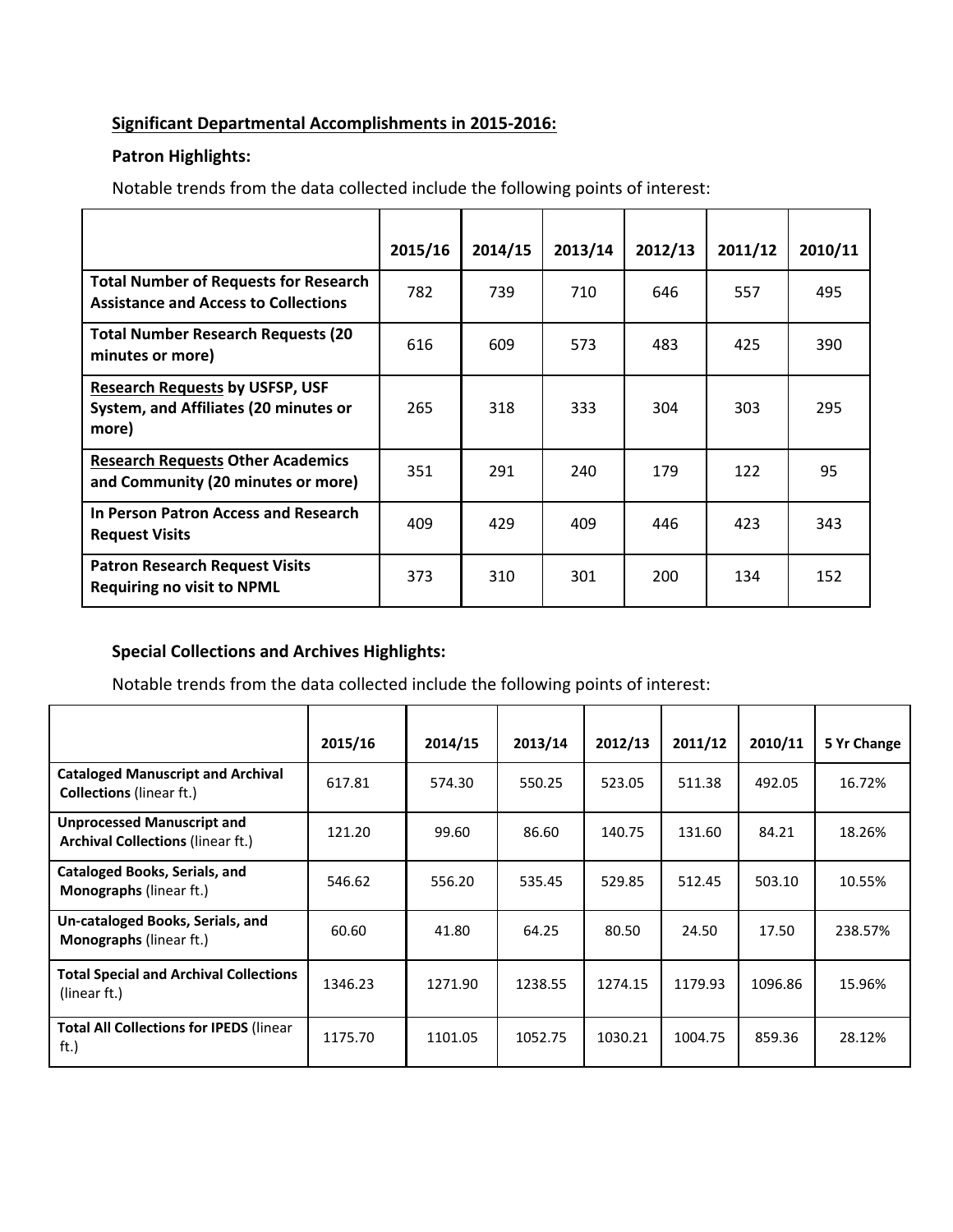#### **Departmental Narrative:**

Special Collections and University Archives of the Poynter Library experienced a busy and transitional year in 2015‐2016. The year began with the librarian managing physical collections that far exceeded the space available in the storage area. Heavily used monographic collections in Floridiana and popular USF/USFSP resources have occupied cantilever stacks in the reading room since 2009 to provide for extra space in the storage room. Even with this arrangement, processing of collections continued in the reading room and nearly fifteen extra booktrucks crammed within the stacks offered a temporary solution to a long‐term storage dilemma.

The librarian sought temporary remedies while he and Interim Dean Deborah Henry lobbied for additional space. Collections continued to occupy space in the first floor storage room. When we learned that work on the air conditioning system would require the removal of metal shelving pieces from the second floor utility area, the librarian removed enough metal frames, shelves, and hardware to have available for the construction of new stacks once campus officials approved additional space.

Finally, discussions during late 2015 and early 2016 gave hope that the vault in the former Dali Museum—now Harbor Hall—would become available, an area we had requested since 2010. The legislature's funding of *The Weekly Challenger* Initiative in the spring provided the impetus to move this project forward, as we stated that SCUA's present space could not accommodate the newspaper archive without sacrificing other collections. The actual move of shelving and collections to the vault in Harbor Hall took place during the summer of 2016.

Indeed, even before the funding for *The Weekly Challenger* became secure, the librarian transferred a number of collections related to Hillsborough County, the cigar industry of Ybor City, Tampa city directories, and similar items originally donated by Glenn Westfall in the early 2000s to the USF Tampa Library Special Collections Department with the donor's blessing. In exchange, USF Tampa transferred a few smaller Pinellas‐based collections, including records from one of the earliest public schools in St. Petersburg.

In addition to the regular array of programs and lectures that the Special Collections librarian offers in the community and at professional gatherings, a special situation required his involvement on a USF System initiative. Members of the USF chapter of Students for a Democratic Society (SDS) had launched a vigorous protest against the naming of a building on the Tampa campus in honor of former US Representative C.W. "Bill" Young, a onetime member of the Florida Legislative Investigation Committee (1956‐1965), a McCarthyite witch hunting body also known as the Johns Committee. The librarian, working with USF System leadership, shared his historical expertise on Young's tenure and the legacy of the Johns Committee on the fiftieth anniversary of its demise. He participated in three forums (one at USFSP; two at USF Tampa) and was interviewed by local media (including the *Oracle, Tampa Tribune,* WFTS‐ Channel 28, and WMNF‐88.5FM) to place the era in historical context.

Also, the librarian played a pivotal role as a presenter and content provider for the USFSP 50<sup>th</sup> anniversary programs, including a popular five-part "USFSP by the Decades" lecture series cocoordinated with J.M. "Sudsy" Tschiderer. At the same time, he also offered a four‐part lecture program at Heritage Village in Largo to commemorate that institution's fortieth anniversary.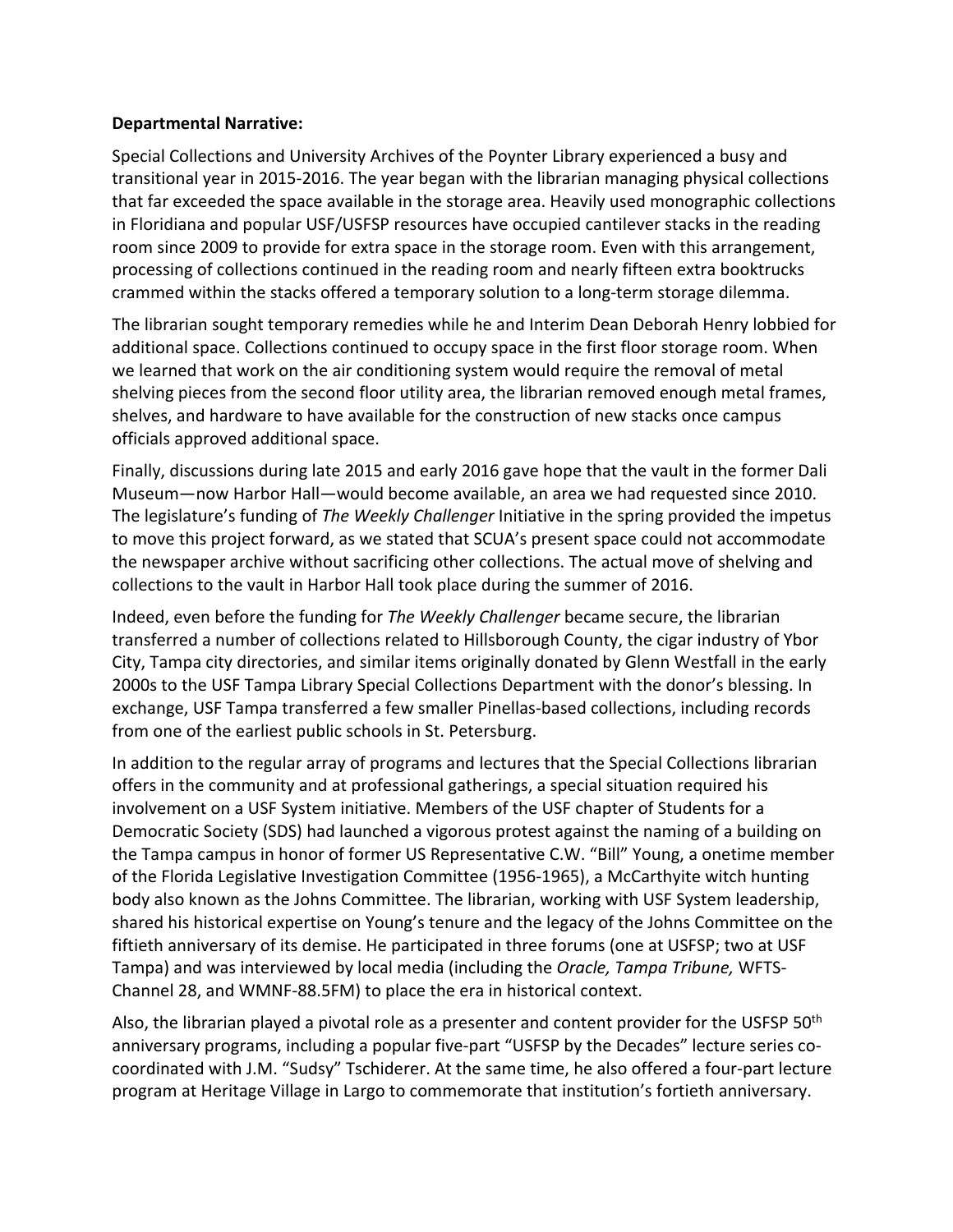

**Significant Personnel Accomplishments:**

#### **Awards and Honors:**

- Recipient, **USFSP Chancellor's Award for Excellence in Service, 2014‐2015,** becoming the first member of the Library faculty to receive one of the top three awards for faculty, 13 April 2016.
- City of Seminole. **Proclamation for "Jim Schnur Day"** in Honor of giving back to the community, given at the City Commission Meeting, Seminole, 12 January 2016.

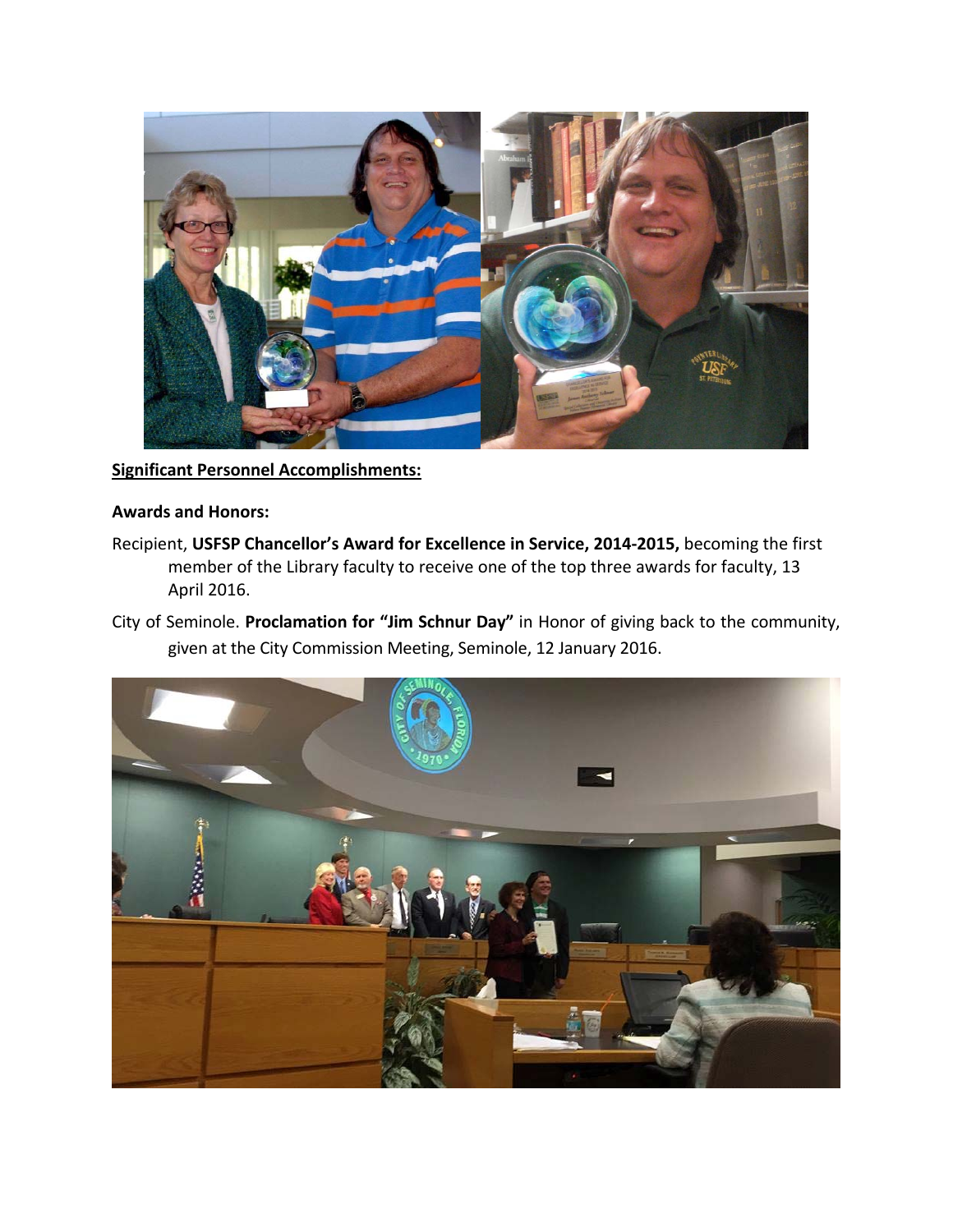

# **ROCLAMATIOI**

WHEREAS, Jim Schnur is a native of Pinellas County and resides in the greater Seminole area:

**WHEREAS**, Jim Schnur is a Librarian and Head of Special Collections and University Archives, at Nelson Poynter Memorial Library, University of South Florida, St. Petersburg;

WHEREAS, Jim Schnur serves as President of the Pinellas County Historical Society. and as a Member of the Library Advisory Board of the Seminole Community Library at St. Petersburg College;

WHEREAS, Jim Schnur is the author of five books: Largo, Historic Pinellas County, A Centennial History, Madeira Beach, St. Petersburg through Time and most recently the Seminole book;

WHEREAS, Seminole is filled with historical photos and images of Seminole, the "youngest" incorporated municipality in Pinellas County;

WHEREAS, Seminole captured his hard work, dedication and "labor of love" for the communities:

WHEREAS, Jim Schnur has designated that all royalties go directly to cultural heritage institutions.

NOW, THEREFORE, I, Leslie Waters, do hereby proclaim the 12th of January, 2016 as:

#### "Jim Schnur Day"

and ask all citizens of the City of Seminole and surrounding area to join me in congratulating Jim Schnur for his success and generosity in giving back to our community.

IN WITNESS WHEREOF, I have hereunto set my hand and caused the Official Seal of the City of Seminole, Florida, to be affixed this 12<sup>th</sup> day of January, 2016.

 $S<sub>0</sub>$ lit $\geq 1$ Leslie Waters, Mayor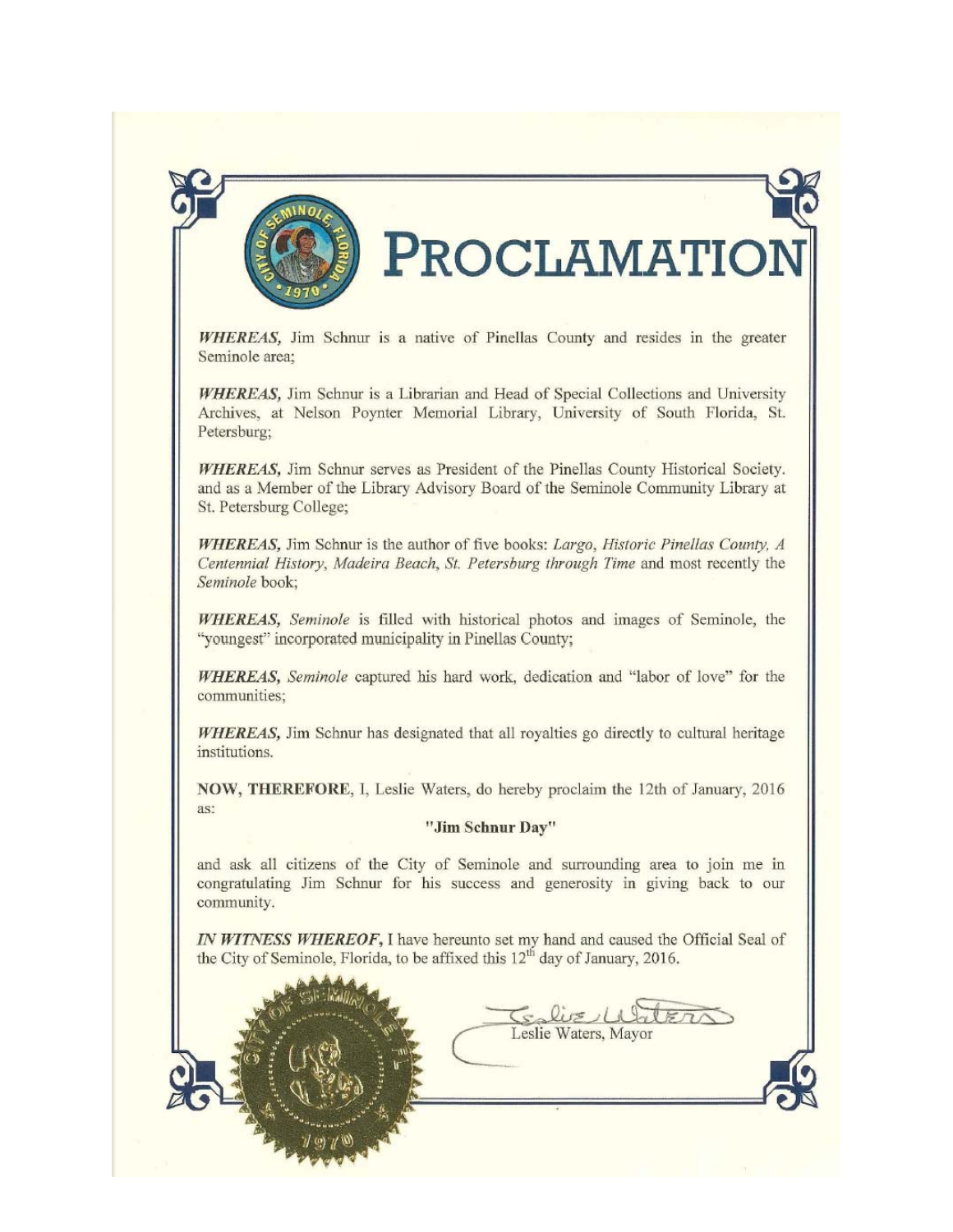#### **Service:** *Covering at least part of the period between July 2015 and June 2016*

#### *Service to the University:*

- Member, USF System Planning Group on Remembering the Legacy of the Johns Committee (fall 2015‐spring 2016)
- Chair, Library Promotion Committee for Kaya van Beynen from Associate to University Librarian (fall 2015)
- Chair, Merit and Annual Review Committee, Poynter Library (spring 2016)
- Member, USFSP TEDx Planning Committee, USF St. Petersburg (fall 2015)
- Member, USFSP Fiftieth Anniversary Steering Committee (December 2013‐summer 2016)

#### *Professional and Community Service:*

- Member, *Pinellas County Historical Commission* (December 2012‐ present) [Appointee of Commissioner Charlie Justice]
- Member, Local Arrangements Committee, Society of Florida Archivists Annual Meeting in Pinellas 2017 (July 2016 – present)
- Member, Local Arrangements Committee, Southern Historical Association Annual Meeting in St. Pete Beach 2016 (2016)
- Member, Local Arrangements Committee, Oral History Association Annual Meeting in Tampa 2015 (2014‐ October 2015)
- Recording Secretary, *USF Library and Information Science Alumni Association,* USF Alumni Association (Spring 2015 – present)
- Immediate Past President, *Pinellas County Historical Society* (2008‐2011; October 2015 ‐ present)
- Honorary Chair, James Anthony Schnur Scholarship Committee, *Pinellas County Historical Society* (2014‐ present)
- Member, Board, *Seminole Community Library* (July 2011‐present) [City/college joint appointee]
- Member, Archives and Library Committee, *Heritage Village,* Largo (2010‐present)
- Editor, Florida History in Publications, *Florida Historical Society* (2008‐present)
- Member, *Florida Statewide Digital Action Plan Steering Committee* (November 2013‐December 2015)
- President, *Pinellas County Historical Society* (1994‐1995, 1996, 2005‐2007, October 2013 October 2015)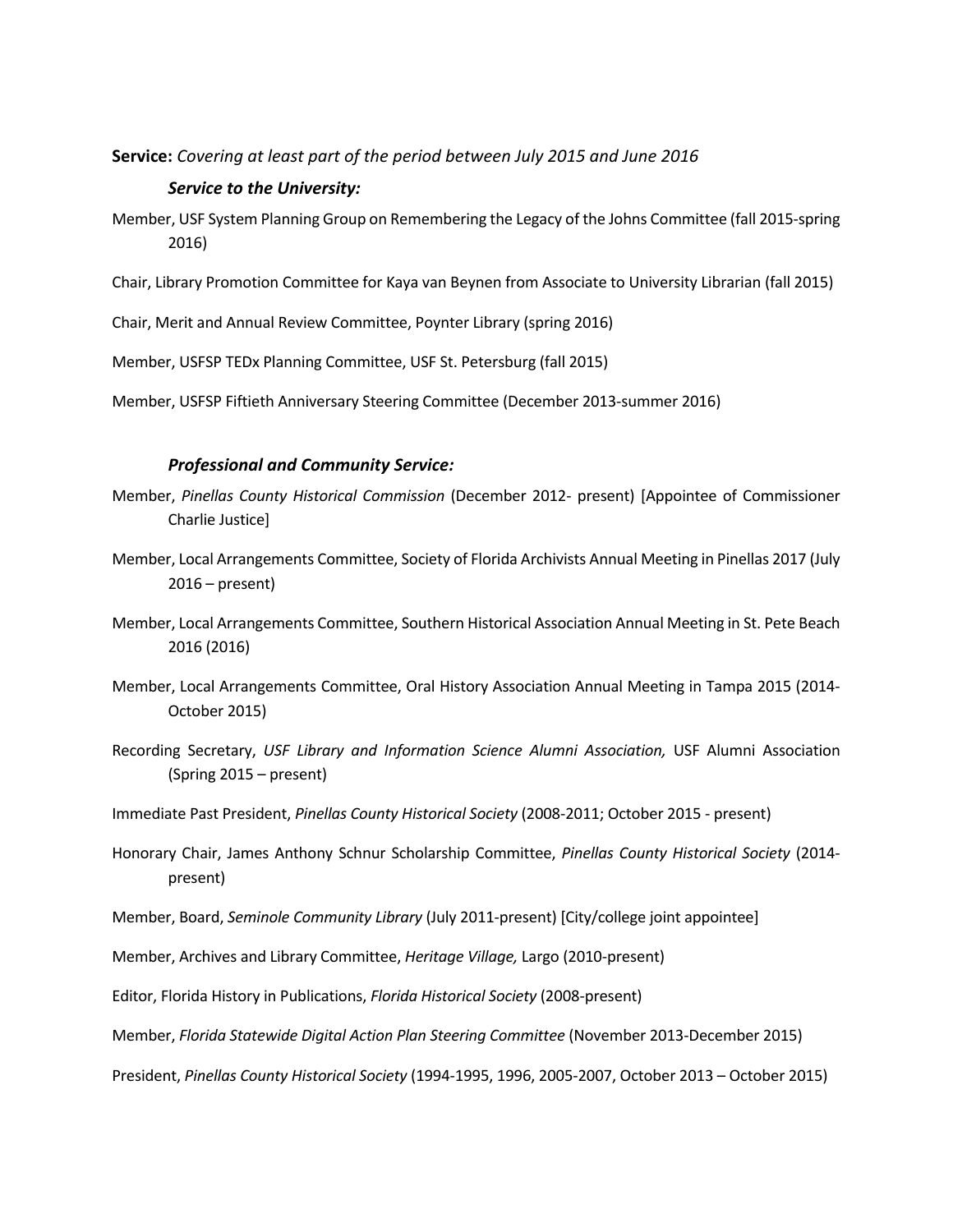#### **Publications:**

\_\_\_\_\_\_\_\_, and Katie L. Kerns, comps. "Florida History in Publications." *Florida Historical Quarterly* 94 (Spring 2016): 715‐742.

*Seminole.* Images of America Series. Charleston, SC: Arcadia Publishing, 2015. Abstract: http://dspace.nelson.usf.edu/xmlui/handle/10806/14661

"Waves of Water Bringing Tides of Tourists: The Connection between Our Natural Environment and the Tourist Pipeline." **Bay Soundings: Covering Tampa Bay's Watershed.** Winter 2016. Print and online. Full text: http://dspace.nelson.usf.edu/xmlui/handle/10806/14779

#### **Scholarly Presentations:**

- "Local LGBTQ+ History: Preserving Our Stories." Thinking about Pride 2016 Lecture. Nelson Poynter Memorial Library, University of South Florida St. Petersburg, 20 June 2016.
- Co‐presenter with J.M. "Sudsy" Tschiderer. "Footprints in the Sand: Our Journey at Bayboro Harbor, A Conversation about USFSP's History and Culture." Town and Gown Annual Luncheon Meeting, Harbor Hall, University of South Florida St. Petersburg, 22 April 2016.
- Panelist, "The Meaning of Academic Freedom, the Role of Government in Higher Education, and the Florida Legislature's Johns Committee (1956‐1965)." A collaboration of the USF divisions of Academic Affairs and Student Affairs to focus on the legacy of the Johns Committee. Marshall Student Center, USF Tampa, 11 April 2016.
- "Looking in Our Backyard: Sharing Pinellas Heritage." Faculty Research Lightning Talk, Nelson Poynter Memorial Library, University of South Florida St. Petersburg, 6 April 2016.

Link to video: http://dspace.nelson.usf.edu/xmlui/handle/10806/16814

Co‐coordinator and Presenter, with J.M. "Sudsy" Tschiderer. "USF St. Petersburg by the Decades (#5): 2005‐2016: Forging a New Strategic Path." Fifth of five programs commemorating the 50<sup>th</sup> anniversary of USF St. Petersburg. Nelson Poynter Memorial Library, University of South Florida St. Petersburg, 9 March 2016.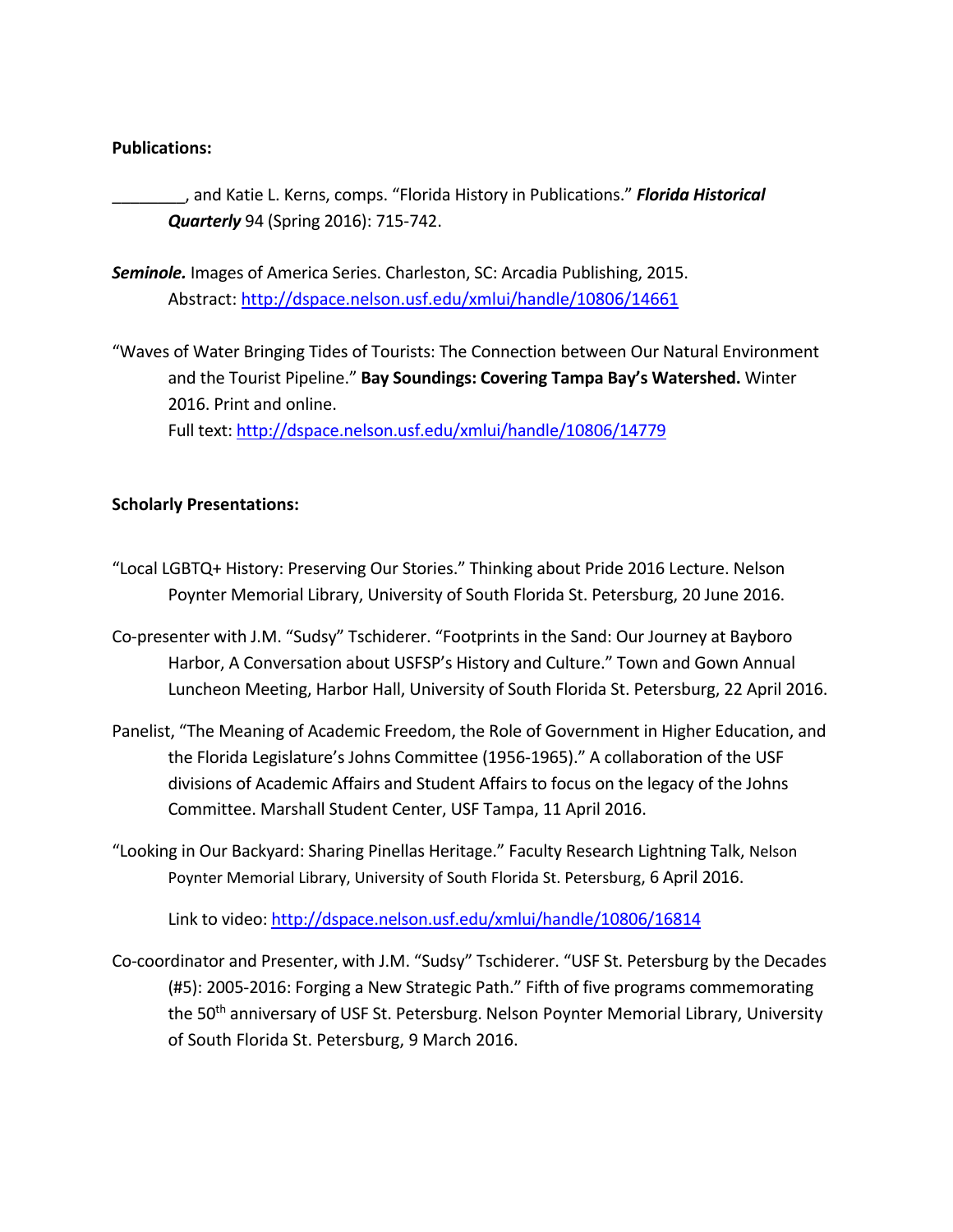Co‐coordinator and Presenter, with J.M. "Sudsy" Tschiderer. "USF St. Petersburg by the Decades (#4): 1995‐2005: Pursuing a New Identity." Fourth of five programs commemorating the 50th anniversary of USF St. Petersburg. Nelson Poynter Memorial Library, University of South Florida St. Petersburg, 10 February 2016.

PowerPoint, Images, and Publicity: http://dspace.nelson.usf.edu/xmlui/handle/10806/14785

Co‐coordinator and Presenter, with J.M. "Sudsy" Tschiderer. "USF St. Petersburg by the Decades (#3): 1985‐1995: Cultivating Town and Gown Relationships." Third of five programs commemorating the 50<sup>th</sup> anniversary of USF St. Petersburg. Nelson Poynter Memorial Library, University of South Florida St. Petersburg, 13 January 2016.

PowerPoint, Images, and Publicity: http://dspace.nelson.usf.edu/xmlui/handle/10806/14695

- Co‐presentation with David Johnson. "Academic Freedom, Civil Rights & the Johns Committee." A collaboration of the USF divisions of Academic Affairs and Student Affairs that included commentary after the showing of two films. Oval Theater, Marshall Student Center, USF Tampa, 12 November 2015.
- Co‐presentation with Raymond Arsenault. "Academic Freedom, Civil Rights, and the Johns Committee: A 50‐Year Retrospective." A collaboration of the USF divisions of Academic Affairs and Student Affairs that included commentary after the showing of two films. Ballroom, University Student Center, USF St. Petersburg, 9 November 2015.
- Co‐coordinator and Presenter, with J.M. "Sudsy" Tschiderer. "USF St. Petersburg by the Decades (#2): 1975‐1985: Expansion and Diversification." Second of five programs commemorating the 50<sup>th</sup> anniversary of USF St. Petersburg. Nelson Poynter Memorial Library, University of South Florida St. Petersburg, 4 November 2015.

PowerPoint, Images, and Publicity: http://dspace.nelson.usf.edu/xmlui/handle/10806/14697

- Roundtable Panelist, with Andrew Huse and Robert Kerstein, chaired by Gary R. Mormino. "Recording the Real Tampa: Oral History, Historical Memory, and Local Legacies." Session 036, Oral History Association Annual Meeting, Marriott Waterside, Tampa, 15 October 2015.
- Co‐coordinator and Presenter, with J.M. "Sudsy" Tschiderer. "USF St. Petersburg by the Decades (#1): 1965‐1975: Early Years of the 'Bayboro' Campus." First of five programs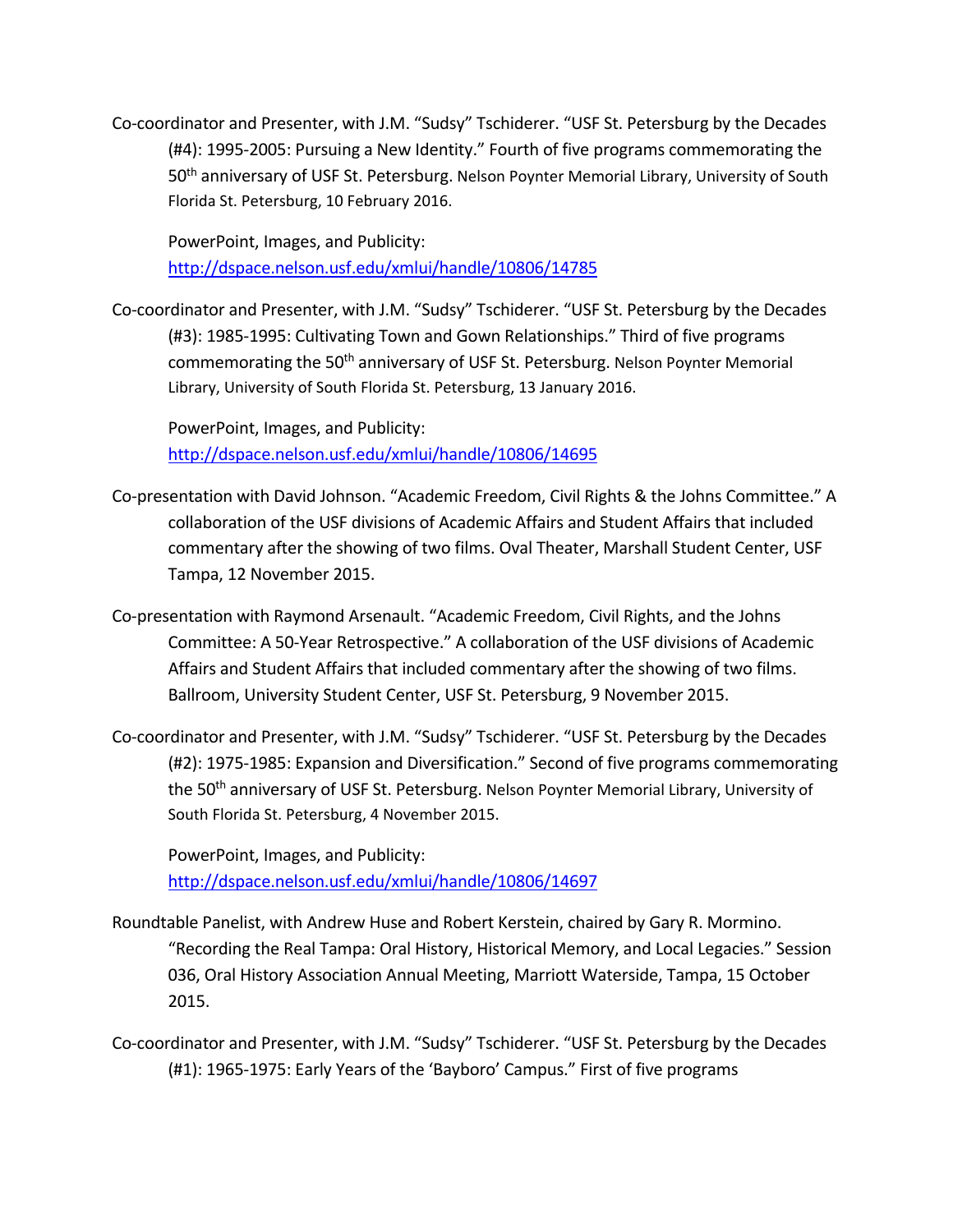commemorating the 50<sup>th</sup> anniversary of USF St. Petersburg. Nelson Poynter Memorial Library, University of South Florida St. Petersburg, 7 October 2015.

PowerPoint, Images, and Publicity: http://dspace.nelson.usf.edu/xmlui/handle/10806/14696

#### **Community Lectures:**

Lecture, "Celebrating a Century of Service: Checking Out the History of the Clearwater Public Library System." Centennial Celebration of the Clearwater Library System. Countryside Branch, Clearwater Public Library, 18 June 2016.

Publicity and PowerPoint: http://dspace.nelson.usf.edu/xmlui/handle/10806/14928

- Lecture, "Those Groves Just Up the Road: Remembering Largo's History." Seminole Historical Society Membership Meeting, Seminole, 25 May 2016.
- Lecture, "Springing through a Short History of Tarpon." GFWC Woman's Club of Tarpon Springs meeting, Cypress Run Country Club, Tarpon Springs, 18 May 2016.
- Lecture, "A Short History of Temple Terrace." Temple Terrace Public Library, 2 May 2016.
- Lecture, "North of Tampa Bay and East of Lake Tarpon: A History of Oldsmar and Northeastern Pinellas." Pinellas County Historical Society Speaking of History Lecture Series, Heritage Village, Largo, 10 April 2016.
- Lecture, "British East and West Florida: The Fourteenth and Fifteenth Colonies during the American Revolution." Daughters of the American Revolution, Tampa Chapter. Jimmie B. Keel Regional Library, Tampa, 9 April 2016.
- Lecture, "Images of Seminole." Pinellas County Historical Society Speaking of History Lecture Series, Heritage Village, Largo, 13 March 2016.
- Lecture, "The History of the Greater Seminole Area and Adjacent Gulf Beaches." Gulf Beaches Public Library, Madeira Beach, 8 March 2016.
- Lecture, "Celebrating Our Beach Library: Checking Out the History of the Clearwater Public Library System and the History of Clearwater Beach." Centennial Celebration of the Clearwater Library System. Beach Branch, Clearwater Public Library, 8 March 2016.

Publicity and PowerPoint: http://dspace.nelson.usf.edu/xmlui/handle/10806/14928

Lecture, "Special Author Presentation: A History of Seminole." Seminole Community Library, Seminole, 28 February 2016.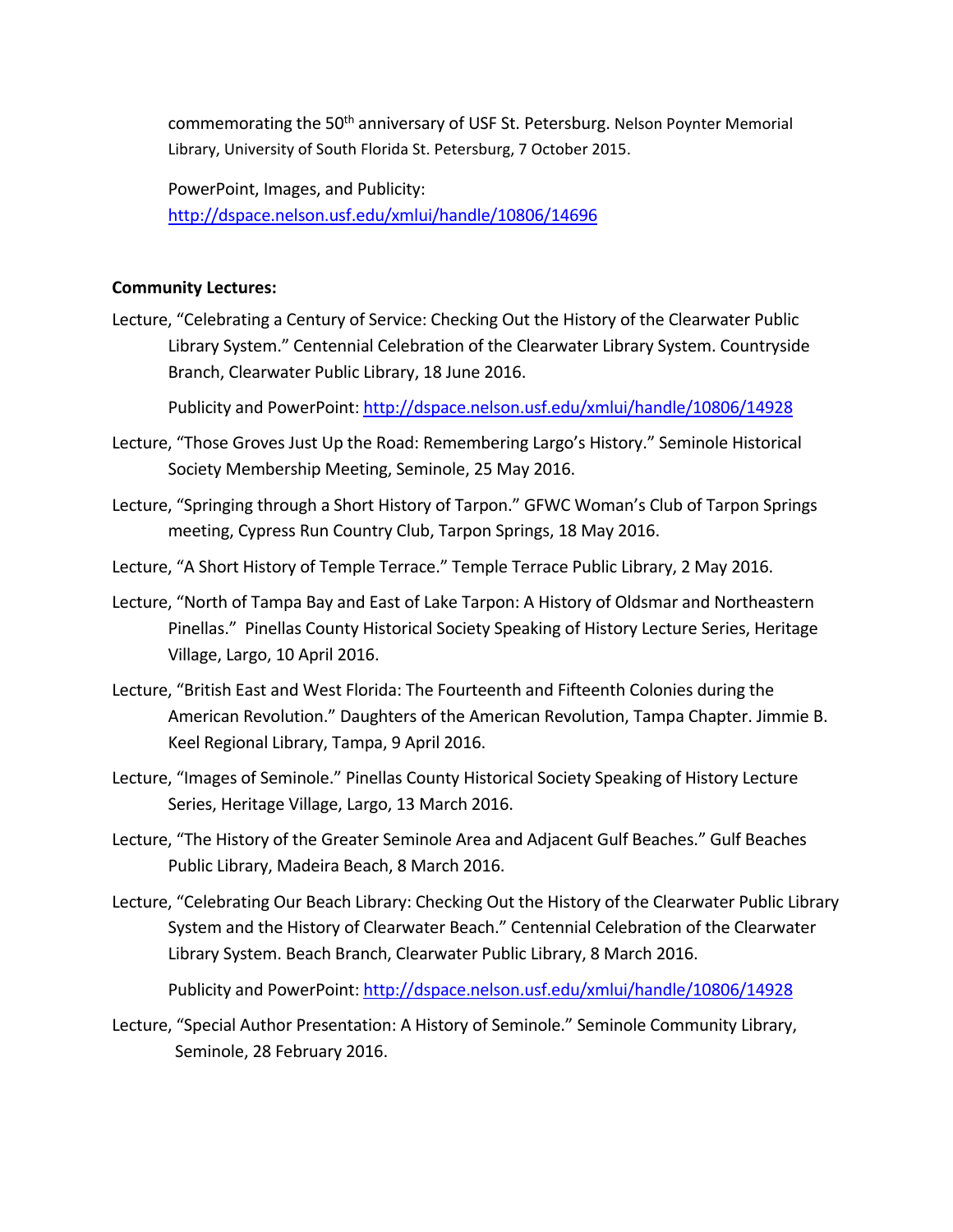- Lecture, "Early Pathways along Florida's West Coast: A Quick Walk through the History of the Tampa Bay Region." Island Branch Public Library, Holmes Beach, 25 February 2016.
- Lecture, "Celebrating a Century of Service: Checking Out the History of the Clearwater Public Library System." Centennial Celebration of the Clearwater Library System. Main Branch, Clearwater Public Library, 20 February 2016.

Publicity and PowerPoint: http://dspace.nelson.usf.edu/xmlui/handle/10806/14928

- Lecture, "The Early Years of Clearwater." Luncheon Lecture, Daughters of the American Revolution, Clearwater Chapter, Belleair County Club, Belleair, 19 February 2016.
- Lecture, "The History of Our Heritage #4: New Initiatives in the New Millennium." Fourth of four‐ part series on the 40<sup>th</sup> anniversary of Heritage Village. Pinellas County Historical Society Speaking of History Lecture Series, Heritage Village, Largo, 14 February 2016.

PowerPoint and Images: http://dspace.nelson.usf.edu/xmlui/handle/10806/14787

Video of Presentation: Forthcomin

- Lecture, "North of Tampa Bay and East of Lake Tarpon: A History of Oldsmar and Northeastern Pinellas." Official Oldsmar Centennial Celebration Event. Oldsmar Public Library, Oldsmar, 11 February 2016.
- Lecture, "Historical Trails in West Central Pinellas: The Seminole and Largo Areas." New Horizons for Widowed People talk, Imperial Palms, Largo, 6 February 2015.
- Lecture, "Memories of the Greater Seminole Area." Friends of the Seminole Community Library Annual Luncheon, Seminole Community Library, Seminole, 29 January 2016.
- Lecture, "The Tarpon Springs Public Library: A Cultural Treasure for a Century." Centennial Celebration of the Tarpon Springs Public Library, Tarpon Springs Public Library, Tarpon Springs, 27 January 2016.

Lecture Notes and PowerPoint: http://dspace.nelson.usf.edu/xmlui/handle/10806/8808

Lecture, "The History of Our Heritage #3: Preserving Our Past in an Urbanized County." Third of four-part series on the 40<sup>th</sup> anniversary of Heritage Village. Pinellas County Historical Society Speaking of History Lecture Series, Heritage Village, Largo, 17 January 2016.

PowerPoint and Images: http://dspace.nelson.usf.edu/xmlui/handle/10806/14782 Video of Presentation: https://www.youtube.com/watch?v=3PyZDa1xVu0&authuser=0

Lecture, "The History of Our Heritage #2: Expansion during the Early 1980s." Second of four‐part series on the 40<sup>th</sup> anniversary of Heritage Village. Pinellas County Historical Society Speaking of History Lecture Series, Heritage Village, Largo, 6 December 2015.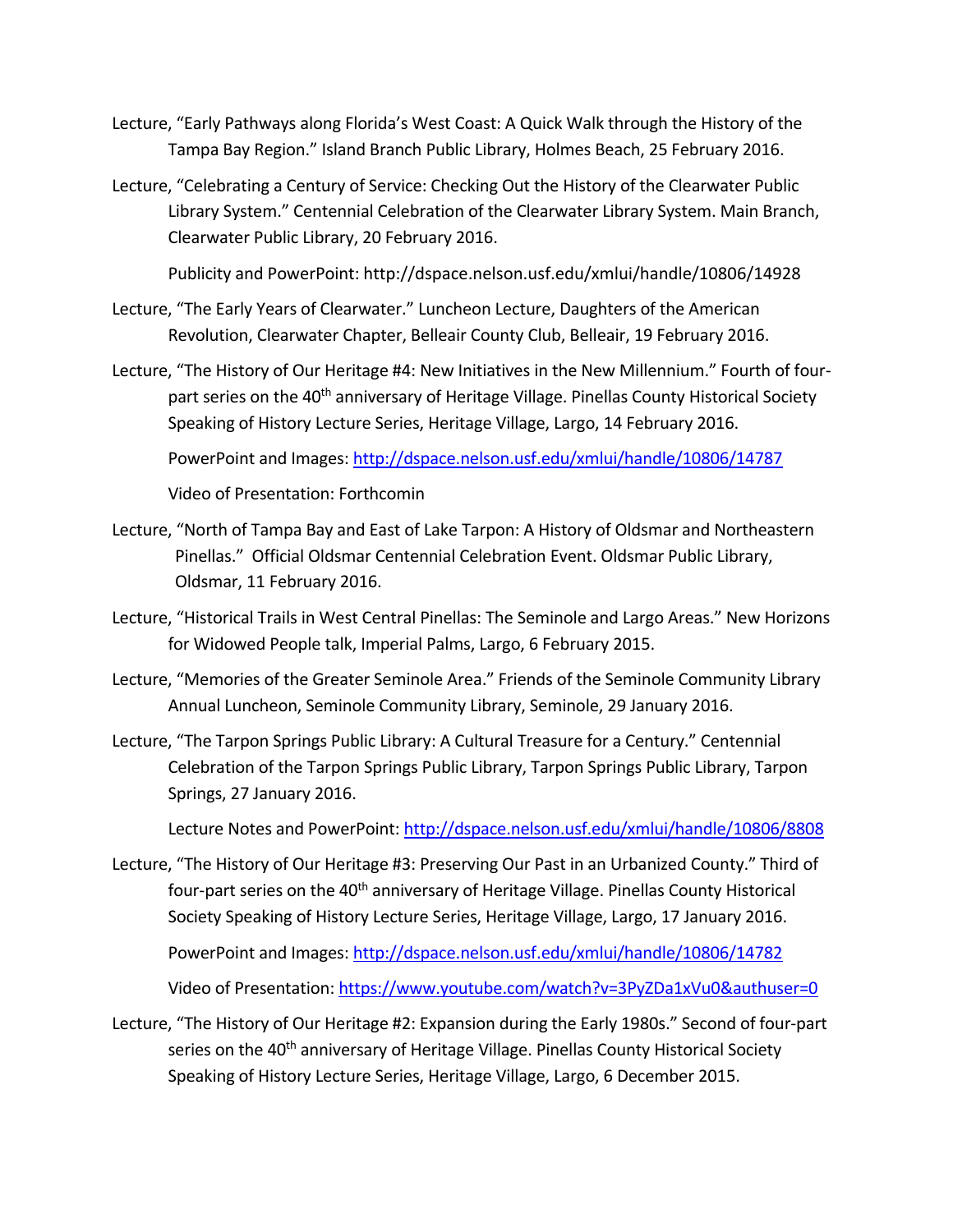PowerPoint and Images: http://dspace.nelson.usf.edu/xmlui/handle/10806/14660 Video of Presentation: https://www.youtube.com/watch?v=yhRkdsEK7iQ

- Lecture, "Images of Seminole." Seminole Historical Society Membership Meeting, Inaugural Lecture at the Seminole Historical Society Museum, Seminole, 18 November 2015.
- Lecture, "Pirate Pride, Pirate Memories: A Reflection on the History of Boca Ciega Senior High School." Boca Ciega High School, Class of 1960 reunion gathering, Island Civitan Club, Indian Shores, 7 November 2015.
- Lecture, "The History of Our Heritage #1: The Creation of a Village." First of four‐part series on the 40<sup>th</sup> anniversary of Heritage Village. Pinellas County Historical Society Speaking of History Lecture Series, Heritage Village, Largo, 11 October 2015.

PowerPoint and Images: http://dspace.nelson.usf.edu/xmlui/handle/10806/14390

Video of Presentation: https://www.youtube.com/watch?v=hP‐WxNClut4

- Lecture, "Cold Warriors in the Hot Sunshine: The Johns Committee's Homophobic Witch Hunts." Inaugural program in new LGBTQ Brown Bag Series, Gulfport Public Library, Gulfport, 8 October 2015.
- Lecture, "History of the Sunshine City," St. Petersburg Downtown Exchange Club monthly lecture, St. Petersburg Yacht Club, 10 September 2015.
- Lecture, "Pinellas County and World War II." Offered as part of the "Victorious: Dunedin, Pinellas County, and World War II" series sponsored by the Dunedin Public Library. Dunedin Public Library, Dunedin, 26 July 2015.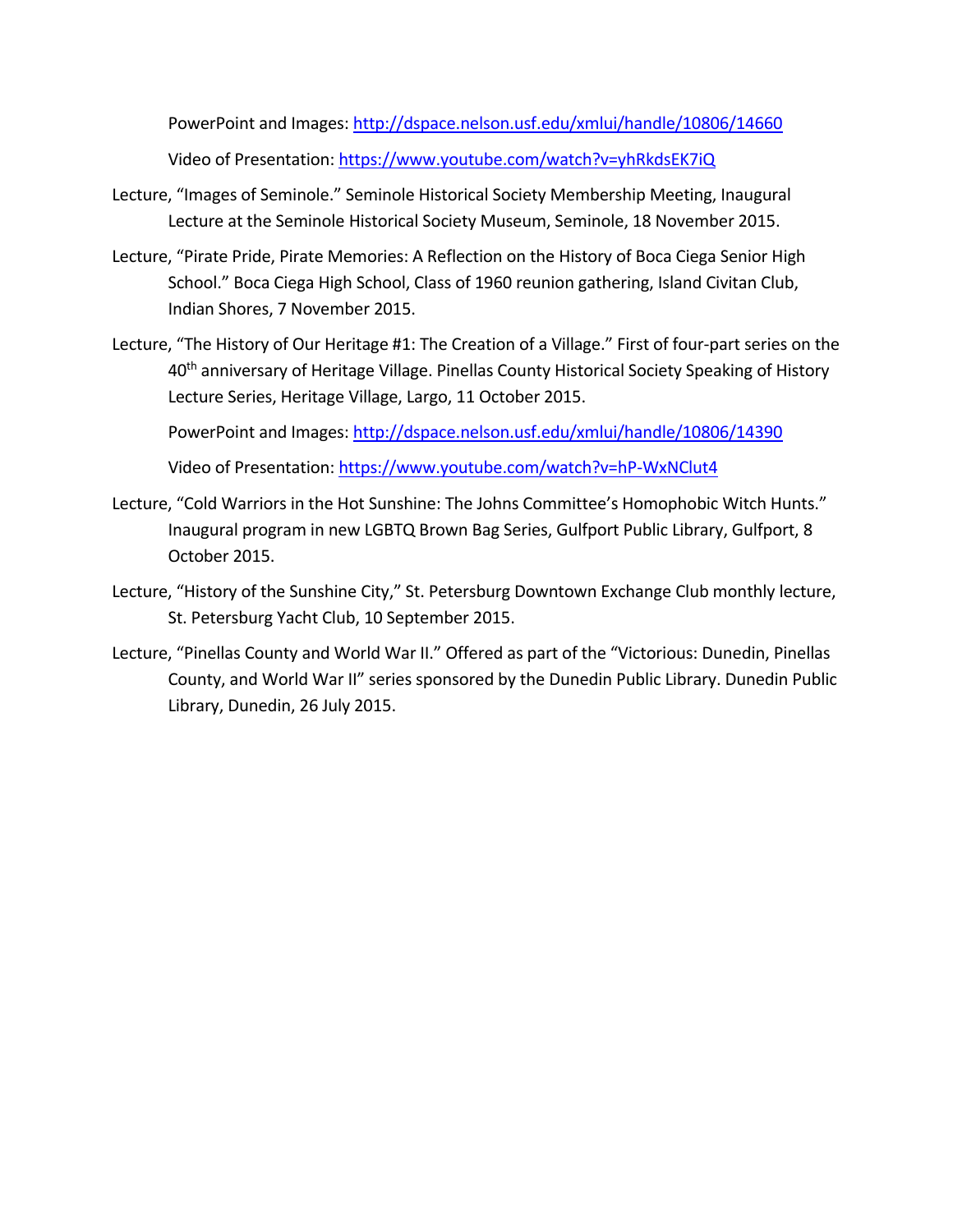## **Appendix 1: Student Researchers**

|                                                      | 2015/16                 | 2014/15                 | 2013/14        | 2012/13        | 2011/12        |
|------------------------------------------------------|-------------------------|-------------------------|----------------|----------------|----------------|
| <b>USF System Undergraduates</b>                     | 88                      | 95                      | 117            | 93             | 76             |
| <b>USFSP Undergraduates</b>                          | 84                      | 95                      | 117            | 89             | 76             |
| USF System (non-SP)<br>Undergraduates                | 4                       | $-0-$                   | -0-            | 4              | $-0-$          |
| <b>USF System Graduate Students</b>                  | 43                      | 97                      | 98             | 104            | 156            |
| <b>USFSP Florida Studies MLA</b>                     | 26                      | 54                      | 38             | 47             | 37             |
| <b>USFSP Grad Students (non-</b><br>Florida Studies) | 6                       | 15                      | 12             | 14             | 16             |
| <b>USF Tampa Grad Students</b><br>(Library Science)  | 10                      | 25                      | 45             | 41             | 104            |
| USF Tampa Grad Students (non-<br>Library Science)    | $\mathbf{1}$            | 3                       | $\overline{2}$ | $\overline{2}$ | $-0-$          |
| Other USF System Grad<br>Students (USFSM, Health)    | $-0-$                   | $-0-$                   | $\mathbf{1}$   | -0-            | $-0-$          |
| <b>Eckerd College Students</b>                       | $\overline{\mathbf{z}}$ | 12                      | 22             | 26             | 14             |
| <b>Other Undergraduates</b>                          | $\overline{2}$          | $\mathbf{1}$            | 5              | $\mathbf{1}$   | 3              |
| From State Universities and<br>Colleges in Florida   | $\overline{2}$          | $\mathbf{1}$            | 3              | $\mathbf{1}$   | $\overline{2}$ |
| From non-public Florida and<br>non-Florida           | $-0-$                   | $-0-$                   | $\overline{2}$ | -0-            | $\mathbf{1}$   |
| <b>Other Graduates</b>                               | 5                       | 6                       | 23             | 9              | 3              |
| From State Universities and<br>Colleges in Florida   | $\overline{2}$          | -0-                     | $\mathbf{1}$   | $\mathbf{1}$   | $\overline{2}$ |
| From non-public Florida and<br>non-Florida           | 3                       | 6                       | 22             | 8              | $\mathbf{1}$   |
| Middle School/High School/ I.B.<br><b>Students</b>   | $\overline{\mathbf{3}}$ | $\overline{\mathbf{3}}$ | 3              | 5              | 3              |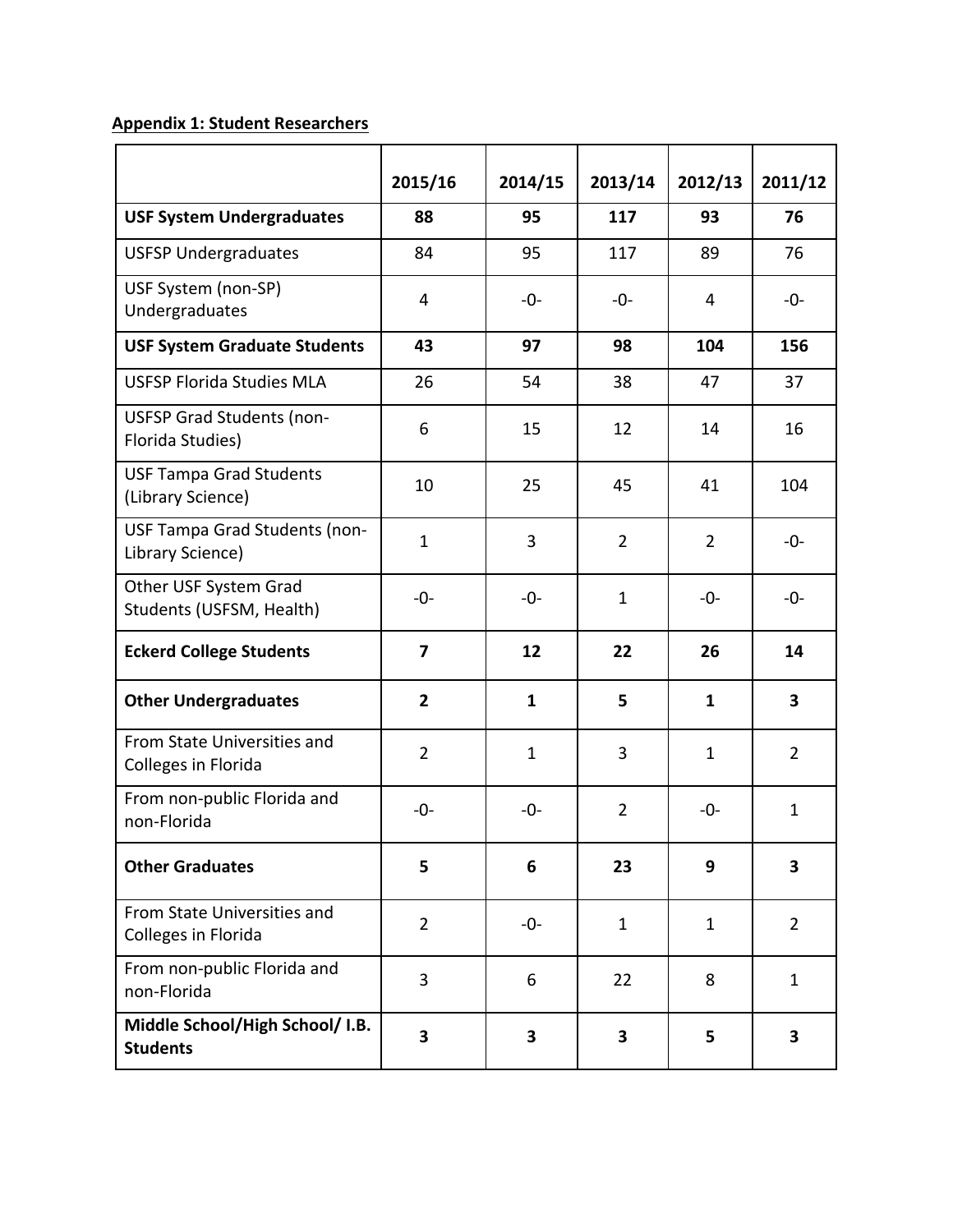|                                                                 | 2015/16        | 2014/15      | 2013/14        | 2012/13        | 2011/12        |
|-----------------------------------------------------------------|----------------|--------------|----------------|----------------|----------------|
| <b>USFSP Faculty/Staff in</b><br>Florida Studies or History     | 21             | 35           | 24             | 18             | 17             |
| Other USFSP Faculty/Staff                                       | 23             | 30           | 13             | 14             | 12             |
| <b>USFSP Administration or</b><br><b>Advancement Staff</b>      | 30             | 18           | 18             | 8              | 16             |
| Faculty/Staff in Marine<br>Science and Affiliates (USGS)        | $\overline{2}$ | $\mathbf{1}$ | 5              | 8              | 6              |
| Other USF System<br>Faculty/Staff                               | 16             | 11           | 4              | $\overline{2}$ | $\overline{2}$ |
| Other USFSP/USF (includes<br>Alumni)                            | 32             | 24           | 40             | 52             | 13             |
| <b>Eckerd College Faculty/Staff</b>                             | 5              | 6            | 4              | $\overline{2}$ | $\mathbf{1}$   |
| <b>Faculty/Staff from Other</b><br><b>Academic Institutions</b> | 65             | 36           | 17             | 24             | 12             |
| From State Universities and<br>Colleges in Florida              | 26             | 19           | 10             | 8              | 5              |
| From non-public Florida and<br>non-Florida                      | 39             | 17           | $\overline{7}$ | 16             | $\overline{7}$ |
| <b>SUBTOTAL:</b>                                                |                |              |                |                |                |
| FACULTY/STAFF/USF<br><b>ALUMNI AS RESEARCHERS</b>               | 194            | 161          | 138            | 128            | 79             |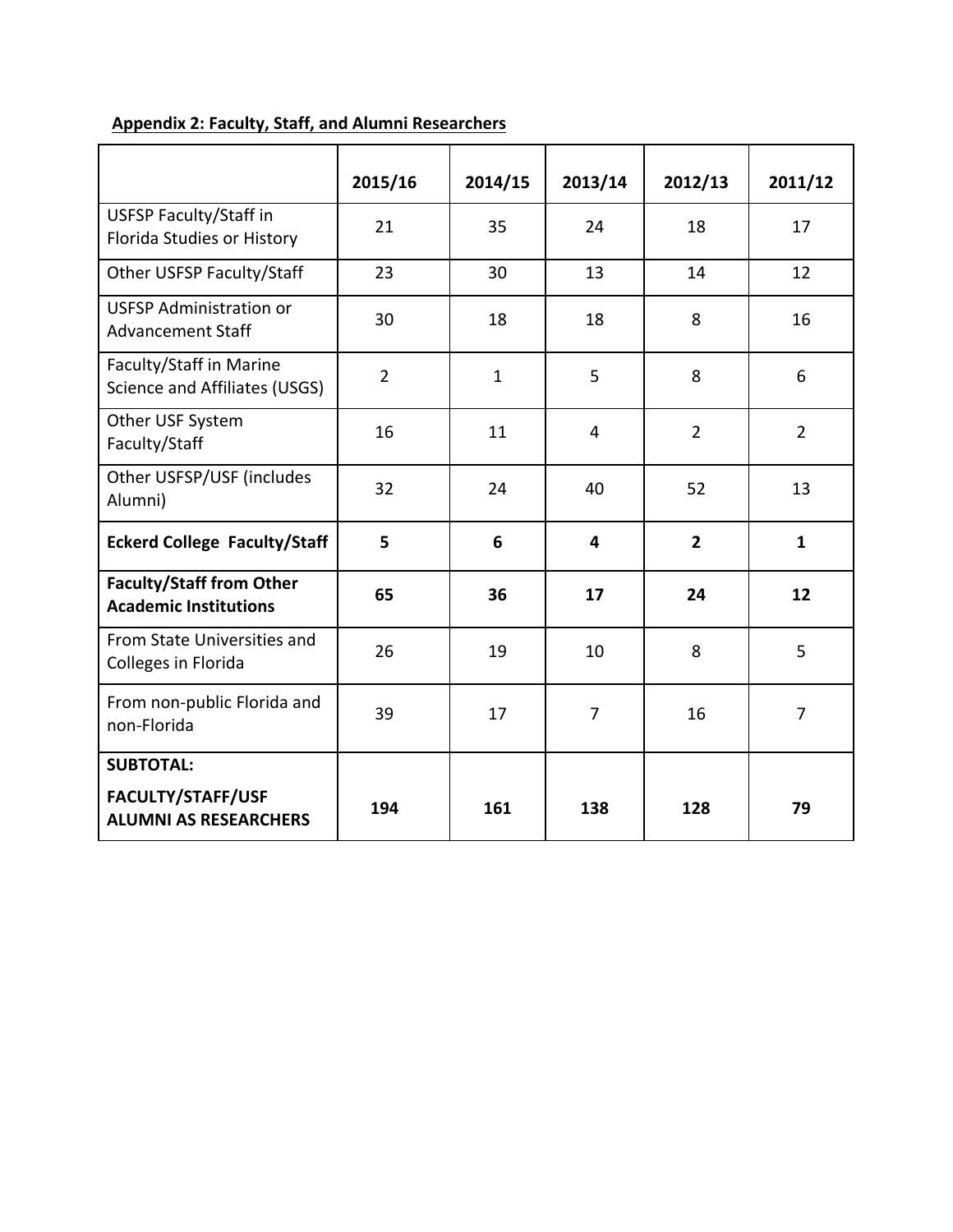|                                                                                                    | 2015/16        | 2014/15      | 2013/14        | 2012/13        | 2011/12        |
|----------------------------------------------------------------------------------------------------|----------------|--------------|----------------|----------------|----------------|
|                                                                                                    |                |              |                |                |                |
| <b>Florida Humanities Council</b>                                                                  | $\overline{ }$ | $\mathbf{1}$ | $-0-$          | 5              | $\mathbf{1}$   |
| <b>Society for Advancement of</b><br><b>Poynter Library (SAPL)</b>                                 | -0-            | -0-          | $\mathbf{1}$   | -0-            | $\mathbf{1}$   |
| <b>Poynter Institute for Media</b><br><b>Studies</b>                                               | 3              | 6            | -0-            | -0-            | $\overline{2}$ |
| <b>Heritage Village and Pinellas</b><br><b>County Government</b>                                   | 53             | 18           | 17             | 12             | 15             |
| Heritage Village                                                                                   | 43             | 13           | 4              | 6              | 8              |
| <b>Other Pinellas County</b><br>Government (includes JWB)                                          | 10             | 5            | 13             | 6              | $\overline{7}$ |
| <b>Public Libraries and Other</b><br><b>Governmental Entities</b>                                  | 35             | 35           | 20             | 18             | 26             |
| Public Libraries (anywhere)                                                                        | 24             | 20           | $\overline{3}$ | $\overline{2}$ | $\overline{2}$ |
| State of Florida                                                                                   | $\overline{2}$ | 6            | 9              | $\overline{7}$ | 6              |
| City of St. Petersburg                                                                             | $-0-$          | $-0-$        | $\overline{7}$ | $\overline{2}$ | 13             |
| <b>Other Government</b>                                                                            | 9              | 9            | $\mathbf{1}$   | $\overline{7}$ | 5              |
| Non-Profits, incl. Historical and<br><b>Genealogical Societies</b>                                 | 25             | 45           | 23             | 20             | 9              |
| <b>Corporate and For-Profit</b><br><b>Organizations, including</b><br><b>Print/Broadcast Media</b> | 19             | 24           | 33             | 10             | 9              |
| <b>General Public and Unclassified</b><br>("Community Patrons")                                    | 132            | 105          | 73             | 43             | 27             |
| <b>SUBTOTAL:</b><br><b>AFFILIATES OR GENERAL</b><br><b>PUBLIC RESEARCHERS</b>                      | 274            | 234          | 167            | 117            | 90             |

# **Appendix 3: Affiliates and General Public Researchers**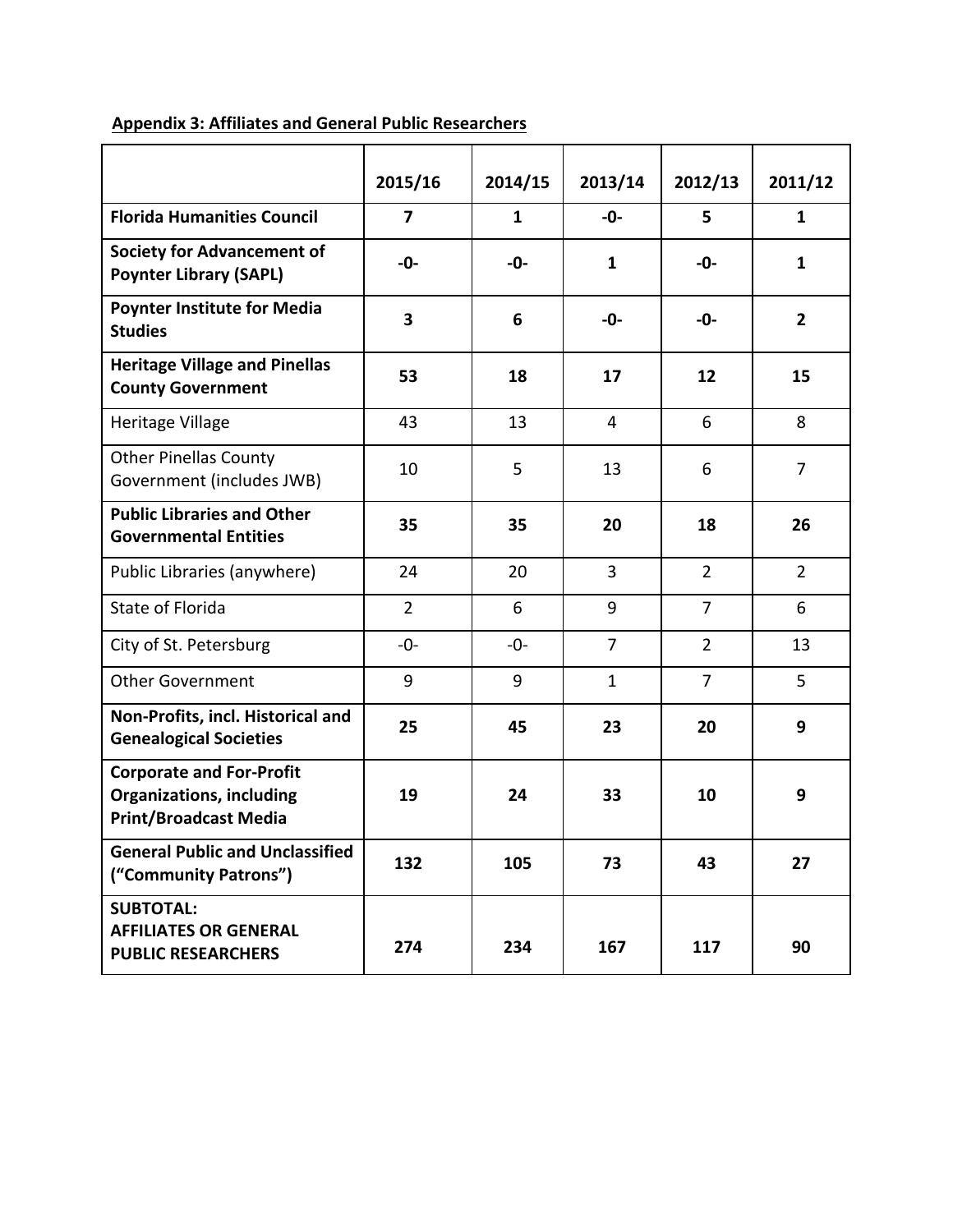|                                                                                           | 2015/16 | 2014/15        | 2013/14      | 2012/13 | 2011/12 |
|-------------------------------------------------------------------------------------------|---------|----------------|--------------|---------|---------|
| USF System (includes USFSP)<br>Students, Faculty, Staff                                   | 255     | 311            | 332          | 299     | 286     |
| USFSP/USF System Affiliates<br>(FHC, Poynter Instit., USGS)                               | 10      | $\overline{7}$ | $\mathbf{1}$ | 5       | 17      |
| <b>Total USFSP Researchers</b>                                                            | 222     | 278            | 274          | 240     | 191     |
| <b>Total USF System</b><br><b>Researchers</b>                                             | 265     | 318            | 333          | 304     | 303     |
| <b>Other Academic Researchers</b><br>(Eckerd College, St. Pete<br>College, UF, FSU, etc.) | 87      | 64             | 74           | 67      | 36      |
| Government researchers,<br>museums, historical orgs.,<br>non-profit cultural heritage     | 113     | 98             | 60           | 40      | 41      |
| Corporate entities, for-profit<br>institutions, general public                            | 151     | 129            | 106          | 72      | 45      |
| <b>Total Non-Affiliated</b><br><b>Researchers</b>                                         | 351     | 291            | 240          | 179     | 122     |

# **Appendix 4: Detailed Patron Demographics by Institutional Affiliation**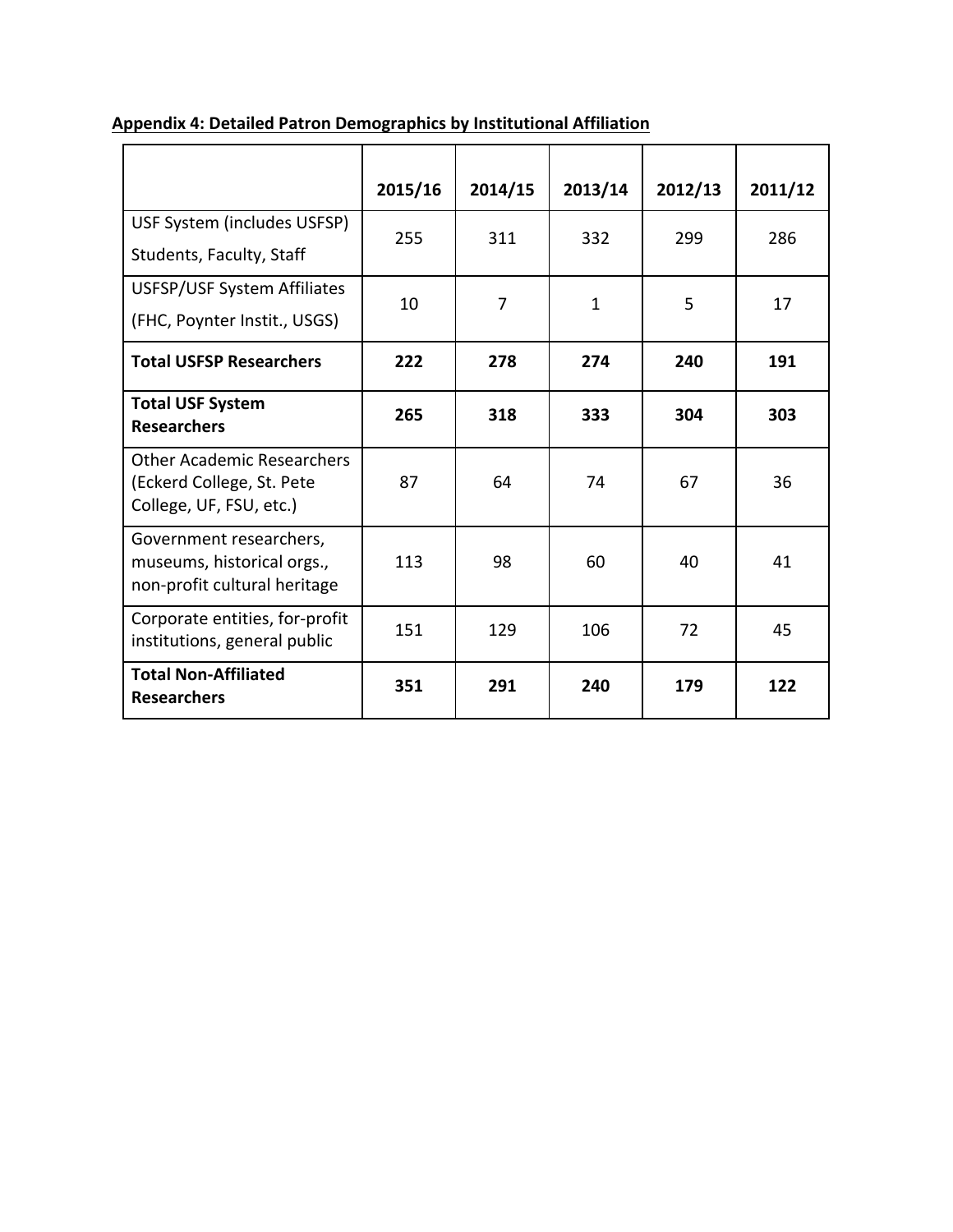|                                                              | 2015/16 | 2014/15 | 2013/14 | 2012/13 | 2011/12 |
|--------------------------------------------------------------|---------|---------|---------|---------|---------|
| Biographical, Genealogical,<br>or Census Information         | 130     | 106     | 115     | 102     | 91      |
| Photographic or<br>Cartographic Sources                      | 116     | 109     | 122     | 82      | 70      |
| Local and regional history, or<br>sources in Floridiana      | 430     | 417     | 390     | 348     | 306     |
| Journalism, media studies, or<br>newspaper documents         | 92      | 85      | 79      | 62      | 40      |
| Institutional history from<br>USFSP (physical) archives      | 172     | 130     | 107     | 80      | 73      |
| <b>U.S. Maritime Training</b><br>Service base history        | 9       | 3       | 8       | 9       | 10      |
| General history,<br>historiography (non-Florida)             | 104     | 85      | 101     | 71      | 64      |
| Other areas of the<br>humanities, literature, etc.           | 63      | 71      | 53      | 43      | 38      |
| Marine science, ichthyology,<br>or natural history           | 15      | 11      | 16      | 11      | 11      |
| Research and writing tools<br>and processes                  | 62      | 53      | 48      | 41      | 51      |
| Professional consultation by<br>colleagues here or elsewhere | 148     | 140     | 135     | 104     | 91      |

## **Appendix 5: Profile of Information Requested by Patrons**